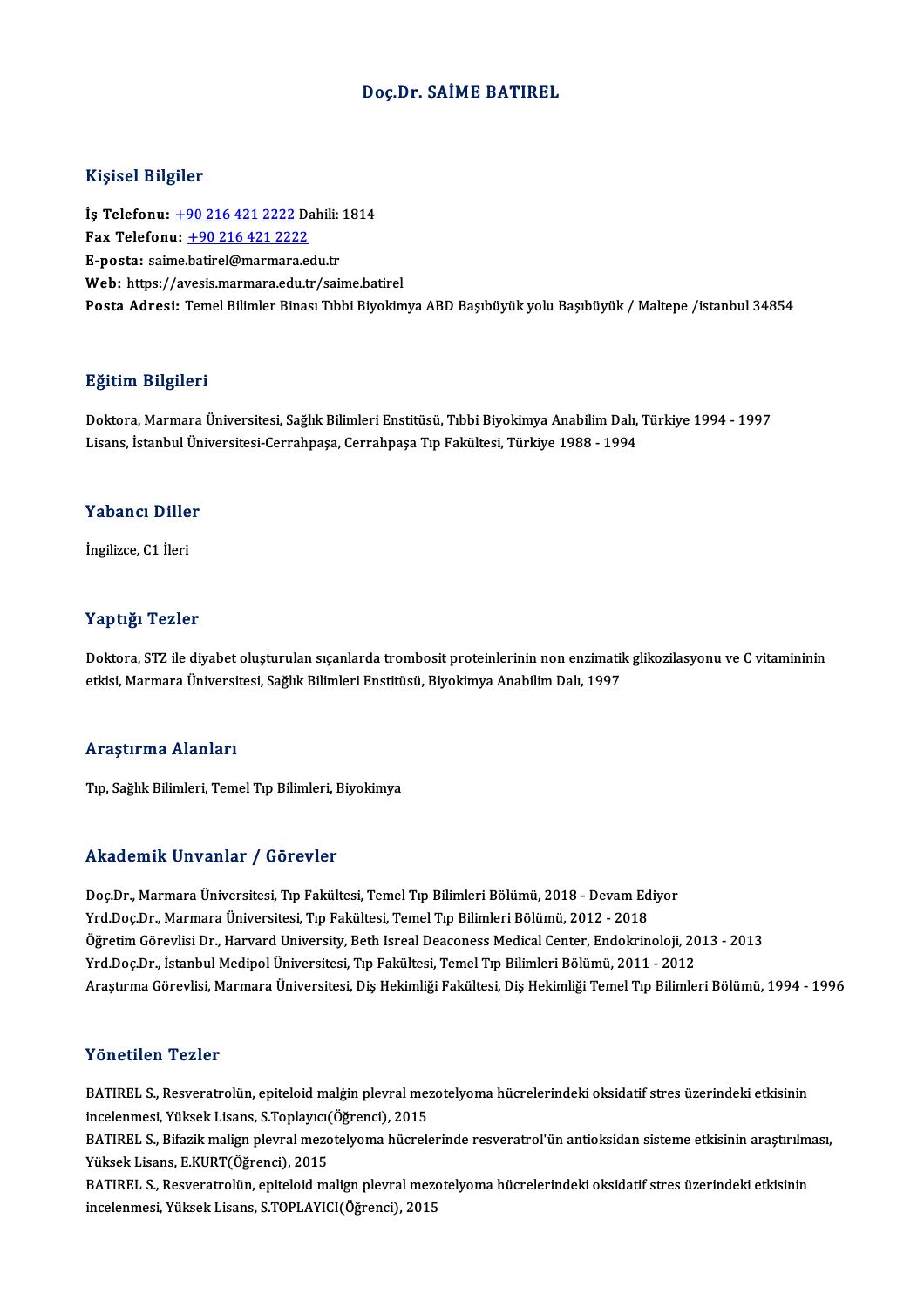# SCI, SSCI ve AHCI İndekslerine Giren Dergilerde Yayınlanan Makaleler<br>Makaleler

- CI, SSCI ve AHCI İndekslerine Giren Dergilerde Yayınlanan Makalel<br>I. Pectin-Zeolite-Based Wound Dressings with Controlled Albumin Release<br>Kessasa B. Kurksusslu O. Tetliar M. Dinlar Desanay G. BATIBELS, Gunar E.S. I. Pectin-Zeolite-Based Wound Dressings with Controlled Albumin Release<br>Kocaaga B., Kurkcuoglu O., Tatlier M., Dinler-Doganay G., BATIREL S., Guner F. S. Pectin-Zeolite-Based Wound Dressings with Controlle<br>Kocaaga B., Kurkcuoglu O., Tatlier M., Dinler-Doganay G., BAT<br>POLYMERS, cilt.14, sa.3, 2022 (SCI İndekslerine Giren Dergi)<br>Emas PEC Coated Single Wall Carbon Napatube Car II. Fmoc-PEG Coated Single-Wall Carbon Nanotube Carriers by Non-covalent Functionalization: An<br>Experimental and Molecular Dynamics Study POLYMERS, cilt.14, sa.3, 2022 (SCI İndekslerine Gire<br>Fmoc-PEG Coated Single-Wall Carbon Nanotu<br>Experimental and Molecular Dynamics Study<br>Vonimut V. Kilja S. Cuner Vilmer O. 7 - Bereglu S. N Fmoc-PEG Coated Single-Wall Carbon Nanotube Carriers by Non-covalent Functionalization: An<br>Experimental and Molecular Dynamics Study<br>Yeniyurt Y., Kilic S., Guner-Yilmaz O. Z. , Bozoglu S., Meran M., Baysak E., Kurkcuoglu O Experi<br>Yeniyur<br>S., et al.<br>ERONTI Yeniyurt Y., Kilic S., Guner-Yilmaz O. Z. , Bozoglu S., Meran M., Baysak E., Kurkcuoglu O., Hızal G., Karat<br>S., et al.<br>FRONTIERS IN BIOENGINEERING AND BIOTECHNOLOGY, cilt.9, 2021 (SCI İndekslerine Giren Dergi)<br>Dual effect S., et al.<br>FRONTIERS IN BIOENGINEERING AND BIOTECHNOLOGY, cilt.9, 2021 (SCI Indekslerine Giren Dergi)<br>III. Dual effect of procaine-loaded pectin hydrogels: pain management and in vitro wound healing<br>Redeply S. Gelil: B. E. FRONTIERS IN BIOENGINEERING AND BIOTECHNOLOGY, cilt.9, 2021 (SCI İr<br>Dual effect of procaine-loaded pectin hydrogels: pain management<br>Rodoplu S., Celik B. E. , Kocaaga B., Öztürk C., Batırel S., Turan D., Güner F. S.<br>POLYME Dual effect of procaine-loaded pectin hydrogels: pai<br>Rodoplu S., Celik B. E. , Kocaaga B., Öztürk C., Batırel S., Tura<br>POLYMER BULLETIN, 2020 (SCI İndekslerine Giren Dergi)<br>2. Thiobarhituris asid addition improves structur Rodoplu S., Celik B. E. , Kocaaga B., Öztürk C., Batırel S., Turan D., Güner F. S.<br>POLYMER BULLETIN, 2020 (SCI İndekslerine Giren Dergi)<br>IV. 2-Thiobarbituric acid addition improves structural integrity and controlled drug POLYMER BULLETIN, 2020 (SCI Independent<br>2-Thiobarbituric acid addition in<br>biocompatible pectin hydrogels<br>Cuner 0.7 - Kessaga B, Batirel S, Kr 2-Thiobarbituric acid addition improves structural in<br>biocompatible pectin hydrogels<br>Guner O. Z. , Kocaaga B., Batirel S., Kurkcuoglu O., Guner F. S.<br>INTERNATIONAL JOURNAL OF POLYMERIC MATERIALS AND biocompatible pectin hydrogels<br>Guner O. Z. , Kocaaga B., Batirel S., Kurkcuoglu O., Guner F. S.<br>INTERNATIONAL JOURNAL OF POLYMERIC MATERIALS AND POLYMERIC BIOMATERIALS, 2020 (SCI İndekslerine<br>Ciron Dergi) Guner O. Z. , I<br>INTERNATIO<br>Giren Dergi)<br>Theonbyllin INTERNATIONAL JOURNAL OF POLYMERIC MATERIALS AND POLYMERIC BIOMATERIALS, 2020 (SCI indeksle<br>Giren Dergi)<br>V. Theophylline-loaded pectin-based hydrogels. II. Effect of concentration of initial pectin solution,<br>areasolinker t Giren Dergi)<br>Theophylline-loaded pectin-based hydrogels. II. Effect of concentration of initial pectin<br>crosslinker type and cation concentration of external solution on drug release profile<br>Sariagly E. Kossage B.A., Turen Theophylline-loaded pectin-based hydrogels. II. Effe<br>crosslinker type and cation concentration of externa<br>Sarioglu E., Kocaaga B.A. , Turan D., BATIREL S., Güner F.S.<br>JOUPMAL OF APPLIED POLYMER SCIENCE silt 126 ss 42, 24 crosslinker type and cation concentration of external solution on drug release prof<br>Sarioglu E., Kocaaga B. A. , Turan D., BATIREL S., Güner F. S.<br>JOURNAL OF APPLIED POLYMER SCIENCE, cilt.136, sa.43, 2019 (SCI İndekslerine Sarioglu E., Kocaaga B. A. , Turan D., BATIREL S., Güner F. S.<br>JOURNAL OF APPLIED POLYMER SCIENCE, cilt.136, sa.43, 2019 (SCI İndekslerine Giren Dergi)<br>VI. Low-methoxyl pectin-zeolite hydrogels controlling drug release pro JOURNAL OF APPLIED POLYMER SCIENCE, cilt.136, sa.43, 20<br>Low-methoxyl pectin-zeolite hydrogels controlling dr<br>Kocaaga B., Kurkcuoglu O., Tatlıer M., BATIREL S., Guner F. S.<br>JOURNAL OF APPLIED POLYMER SCIENCE, silt 136, sa.2 Low-methoxyl pectin-zeolite hydrogels controlling drug release promote in vitro w<br>Kocaaga B., Kurkcuoglu O., Tatlıer M., BATIREL S., Guner F. S.<br>JOURNAL OF APPLIED POLYMER SCIENCE, cilt.136, sa.24, 2019 (SCI İndekslerine G Kocaaga B., Kurkcuoglu O., Tatlier M., BATIREL S., Guner F. S.<br>JOURNAL OF APPLIED POLYMER SCIENCE, cilt.136, sa.24, 2019 (SCI İndekslerine Giren Dergi)<br>VII. Antitumor and antimetastatic effects of walnut oil in esophageal JOURNAL OF APPLIED POLYMER SCIENCE, cilt.136, sa.24, 2019 (SCI İn<br>Antitumor and antimetastatic effects of walnut oil in esophag<br>Batırel S., Yilmaz A.M., Şahin A., Perakakis N., Ozer N., Mantzoros C. S.<br>Clinical Nutrition, Antitumor and antimetastatic effects of walnut oil in esophageal adenocarcin<br>Batırel S., Yilmaz A. M. , Şahin A., Perakakis N., Ozer N., Mantzoros C. S.<br>Clinical Nutrition, cilt.37, ss.2166-2171, 2018 (SCI Expanded İndeksl Batırel S., Yilmaz A. M. , Şahin A., Perakakis N., Ozer N., Mantzoros C. S.<br>Clinical Nutrition, cilt.37, ss.2166-2171, 2018 (SCI Expanded Indekslerine Giren Dergi)<br>VIII. Theophylline-loaded pectin-based hydrogels. I. E Clinical Nutrition, cilt.37<br>Theophylline-loaded<br>drug release profile<br>Cuner 0.7 - Cam C. Ar Theophylline-loaded pectin-based hydrogels. I. Effect of med<br>drug release profile<br>Guner O. Z. , Cam C., Arabacioglu-Kocaaga B., BATIREL S., Guner F. S.<br>JOUPMAL OF APPLIED POLYMER SCIENCE, silt 125, sa 29, 2019 (SCI drug release profile<br>Guner O. Z. , Cam C., Arabacioglu-Kocaaga B., BATIREL S., Guner F. S.<br>JOURNAL OF APPLIED POLYMER SCIENCE, cilt.135, sa.38, 2018 (SCI İndekslerine Giren Dergi)<br>Researsh advanses in metabelism 2017 Guner O. Z., Cam C., Arabacioglu-Kocaaga B., J<br>JOURNAL OF APPLIED POLYMER SCIENCE, cil<br>IX. Research advances in metabolism 2017<br>Research advances in metabolism 2017 JOURNAL OF APPLIED POLYMER SCIENCE, cilt.135, sa.38, 2018 (SCI İndekslerine Giren I<br>Research advances in metabolism 2017<br>Perakakis N., Ghaly W., Peradze N., Boutari C., BATIREL S., Douglas V. P. , Mantzoros C. S.<br>METAPOLIS IX. Research advances in metabolism 2017<br>Perakakis N., Ghaly W., Peradze N., Boutari C., BATIREL S., Douglas V. P. , Mantzoros C. S.<br>METABOLISM-CLINICAL AND EXPERIMENTAL, cilt.83, ss.280-289, 2018 (SCI İndekslerine Giren D Perakakis N., Ghaly W., Peradze N., Boutari C., BATIREL S., Douglas V. P. , Mantzoros C. S.<br>METABOLISM-CLINICAL AND EXPERIMENTAL, cilt.83, ss.280-289, 2018 (SCI İndekslerine Giren Dergi)<br>X. Resveratrol induces cell cycle a META<br>Resv<br>cells<br>PATII Resveratrol induces cell cycle arrest and apoptosis in e<sub>l</sub><br>cells<br>BATIREL S., Altundag E. M. , Toplayici S., Corek C., BATIREL H. F.<br>TURKISH JOURNAL OF RIOCHEMISTRY TURK BIVOKIMYA DERC cells<br>BATIREL S., Altundag E. M. , Toplayici S., Corek C., BATIREL H. F.<br>TURKISH JOURNAL OF BIOCHEMISTRY-TURK BIYOKIMYA DERGISI, cilt.43, sa.2, ss.197-204, 2018 (SCI İndekslerine<br>Giren Dergi) BATIREL S., Altundag E. M., Toplayici S., Corek C., BATIREL H. F. TURKISH JOURNAL OF BIOCHEMISTRY-TURK BIYOKIMYA DERGISI, cilt.43, sa.2, ss.197-204, 2018 (SCI İndekslerin<br>Giren Dergi)<br>XI. Supplementation of docosahexaenoic acid (DHA) / Eicosapentaenoic acid (EPA) in a ratio of 1/1.3<br>duri Giren Dergi)<br>Supplementation of docosahexaenoic acid (DHA) / Eicosapentaenoic acid (EPA) i:<br>during the last trimester of pregnancy results in EPA accumulation in cord blood<br>Burylardy N. Orali S. Alturtes S. L. BATIBELS, Vi Supplementation of docosahexaenoic acid (DHA) / Eicosapentae<br>during the last trimester of pregnancy results in EPA accumulati<br>Buyukuslu N., Ovali S., Altuntas S. L. , BATIREL S., Yigit P., Garipagaoglu M.<br>PROSTACLANDINS LE during the last trimester of pregnancy results in EPA accumulation in cord blood<br>Buyukuslu N., Ovali S., Altuntas S. L. , BATIREL S., Yigit P., Garipagaoglu M.<br>PROSTAGLANDINS LEUKOTRIENES AND ESSENTIAL FATTY ACIDS, cilt.12 Buyukuslu N., Ovali S., Altuntas S. L., BATIREL S., Yigit P., Garipagaoglu M. PROSTAGLANDINS LEUKOTRIENES AND ESSENTIAL FATTY ACIDS, cilt.125, ss.32-36, 2017 (SCI İndekslerine Giren<br>Dergi)<br>XII. MON-P056: The Relationship of the Serum Irisin Levels and Anthropometric Measurements of Obese<br>and Nan Obe Dergi)<br>MON-P056: The Relation<br>and Non-Obesechildren<br>ESIN K. SANLIER N. ADAL and Non-Obesechildren<br>ESİN K., ŞANLIER N., ADAL S. E. , BATIREL S., ULFER G., YIGIT P. Clinical Nutrition, cilt.36, ss.200, 2017 (SCI Expanded İndekslerine Giren Dergi) ESİN K., ŞANLIER N., ADAL S. E. , BATIREL S., ULFER G., YIGIT P.<br>Clinical Nutrition, cilt.36, ss.200, 2017 (SCI Expanded İndekslerine Giren Dergi)<br>XIII. Resveratrol Induces Apoptosis Through Oxidative Stress in Biphasi
- Clinic<br>Res<mark>v</mark><br>Cells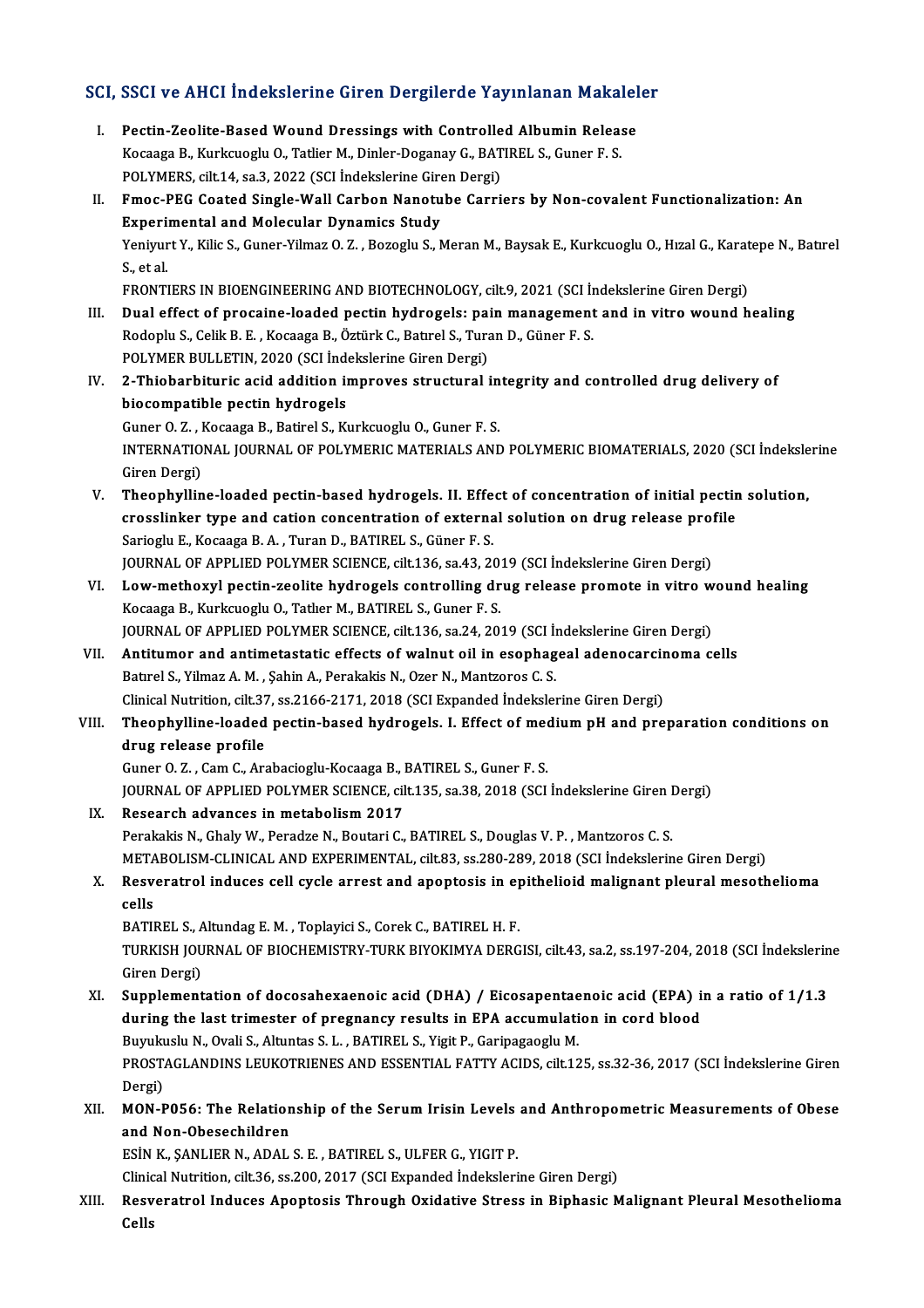|        | BATIREL S., MUTLU ALTUNDAG E., KURT E., BATIREL H. F.                                                     |
|--------|-----------------------------------------------------------------------------------------------------------|
|        | Turkish Journal of Biochemistry, cilt.41, ss.1-2, 2016 (SCI Expanded İndekslerine Giren Dergi)            |
| XIV.   | Alpha linolenic acid and oleic acid additively down-regulate malignant potential and positively cross-    |
|        | regulate AMPK/S6 axis in OE19 and OE33 esophageal cancer cells                                            |
|        | Moon H., Batirel S., Mantzoros C. S.                                                                      |
|        | METABOLISM-CLINICAL AND EXPERIMENTAL, cilt.63, sa.11, ss.1447-1454, 2014 (SCI İndekslerine Giren Dergi)   |
| XV.    | The effect of Irisin on antioxidant system in liver                                                       |
|        | BATIREL S., Bozaykut P., Altundag E. M., Ozer N., Mantzoros C. S.                                         |
|        | FREE RADICAL BIOLOGY AND MEDICINE, cilt.75, 2014 (SCI İndekslerine Giren Dergi)                           |
| XVI.   | Resveratrol: French paradox revisited                                                                     |
|        | Catalgol B., BATIREL S., Taga Y., Ozer N.                                                                 |
|        | FRONTIERS IN PHARMACOLOGY, cilt.3, 2012 (SCI İndekslerine Giren Dergi)                                    |
| XVII.  | <b>Cellular Protection and Therapeutic Potential of Tocotrienols</b>                                      |
|        | Catalgol B., Batirel S., Ozer N.                                                                          |
|        | CURRENT PHARMACEUTICAL DESIGN, cilt.17, sa.21, ss.2215-2220, 2011 (SCI İndekslerine Giren Dergi)          |
| XVIII. | Effects of Short-Term Streptozotocin-Induced Diabetes and Vitamin C on Platelet Non-Enzymatic             |
|        | Glycation                                                                                                 |
|        | Batirel S., YARAT A., Emekli N.                                                                           |
|        | PATHOPHYSIOLOGY OF HAEMOSTASIS AND THROMBOSIS, cilt.37, ss.72-76, 2009 (SCI Indekslerine Giren Dergi)     |
| XIX.   | Interferon-gamma knockout fails to confer protection against obliteration in heterotopic murine           |
|        | tracheal allografts                                                                                       |
|        | Batirel H., Batirel S., Mitchell R., Swanson S.                                                           |
|        | JOURNAL OF HEART AND LUNG TRANSPLANTATION, cilt.24, sa.6, ss.658-664, 2005 (SCI Indekslerine Giren Dergi) |
| XX.    | Tumor necrosis factor receptor-1 and-2 double deficiency reduces graft arterial disease in murine         |
|        | cardiac allografts                                                                                        |
|        | Suzuki J., Cole S., Batirel S., Kosuge H., Shimizu K., Isobe M., Libby P., Mitchell R.                    |
|        | AMERICAN JOURNAL OF TRANSPLANTATION, cilt.3, sa.8, ss.968-976, 2003 (SCI Indekslerine Giren Dergi)        |
| XXI.   | OX40 ligand deficiency in either donors or hosts diminishes graft arterial disease in cardiac             |
|        | allografts                                                                                                |
|        | Suzuki J., Cole S., Batirel S., Chen A., Sharpe A., Mitchell R.                                           |
|        | CIRCULATION, cilt.104, sa.17, ss.243, 2001 (SCI Indekslerine Giren Dergi)                                 |
| XXII.  | Thrombospondin-1 is an important mediator of intimal hyperplasia in allograft arteriopathy                |
|        | Suzuki J., Zhao X., Cole S., Batirel S., Lawler J., Libby P., Mitchell R.                                 |
|        | CIRCULATION, cilt.104, sa.17, ss.16, 2001 (SCI Indekslerine Giren Dergi)                                  |
| XXIII. | The roles of donor vs. host tumor necrosis factor receptor signaling in allograft arteriopathy            |
|        | Suzuki J., Cole S., Batirel S., Mitchell R.                                                               |
|        | CIRCULATION, cilt.104, sa.17, ss.91, 2001 (SCI Indekslerine Giren Dergi)                                  |

## Diğer Dergilerde Yayınlanan Makaleler

- Iger Dergilerde Yayınlanan Makaleler<br>I. The Effects of Maternal Omega-3 Fatty AcidSupplementation on Breast Milk Fatty AcidComposition<br>AVE PÜVÜKUSLUN PATIRELS YOLDAS İLKTAC H-CARİRAĞAQĞLU PENİZHAN M AYE., BÜYÜKUSLU N., BATIREL S., YOLDAŞ İLKTAÇH., GARİPAĞAOĞLU DENİZHAN M.<br>AYE., BÜYÜKUSLU N., BATIREL S., YOLDAŞ İLKTAÇH., GARİPAĞAOĞLU DENİZHAN M.<br>Asta Pharmasautisa Ssiansia, silt 56, ss 27, 22, 2019. (Diğar Kurumların H The Effects of Maternal Omega-3 Fatty AcidSupplementation on Breast Milk Fat<br>AY E., BÜYÜKUSLU N., BATIREL S., YOLDAŞ İLKTAÇ H., GARİPAĞAOĞLU DENİZHAN M.<br>Acta Pharmaceutica Sciencia, cilt.56, ss.27-37, 2018 (Diğer Kurumları AY E., BÜYÜKUSLU N., BATIREL S., YOLDAŞ İLKTAÇ H., GARİPAĞAOĞLU DENİZHAN M.<br>Acta Pharmaceutica Sciencia, cilt.56, ss.27-37, 2018 (Diğer Kurumların Hakemli Dergil<br>II. Palmitic acid induces endoplasmic reticulum stress in AM Acta Pharmaceutica Sciencia, cilt.56, ss.27-37, 2018 (Diğer Kurumların Hakemli Dergileri)
- MARMARA MEDICAL JOURNAL, cilt.31, sa.1, ss.40-46, 2018 (ESCI İndekslerine Giren Dergi)
- Demirel T., BATIREL S.<br>MARMARA MEDICAL JOURNAL, cilt.31, sa.1, ss.40-46, 2018 (ESCI İndekslerine Giren Dergi)<br>III. Effects of maternal intake of n-3 fatty acids on lipid profile and leptin concentration in cord blood<br>PATIR MARMARA MEDICAL JOURNAL, cilt.31, sa.1, ss.40-46, 20<br>Effects of maternal intake of n-3 fatty acids on lip<br>BATIREL S., Buyukuslu N., Bekiroglu N., Garipagaoglu M.<br>MARMARA MEDICAL JOURNAL, silt 20, ss.2, ss.160, 176 Effects of maternal intake of n-3 fatty acids on lipid profile and leptin concentratio<br>BATIREL S., Buyukuslu N., Bekiroglu N., Garipagaoglu M.<br>MARMARA MEDICAL JOURNAL, cilt.30, sa.3, ss.169-176, 2017 (ESCI İndekslerine Gir BATIREL S., Buyukuslu N., Bekiroglu N., Garipagaoglu M.<br>MARMARA MEDICAL JOURNAL, cilt.30, sa.3, ss.169-176, 2017 (ESCI İndekslerine Giren Dergi)<br>IV. The Function of Sialic Acid as a Radical Scavenger in Experimental Hy
-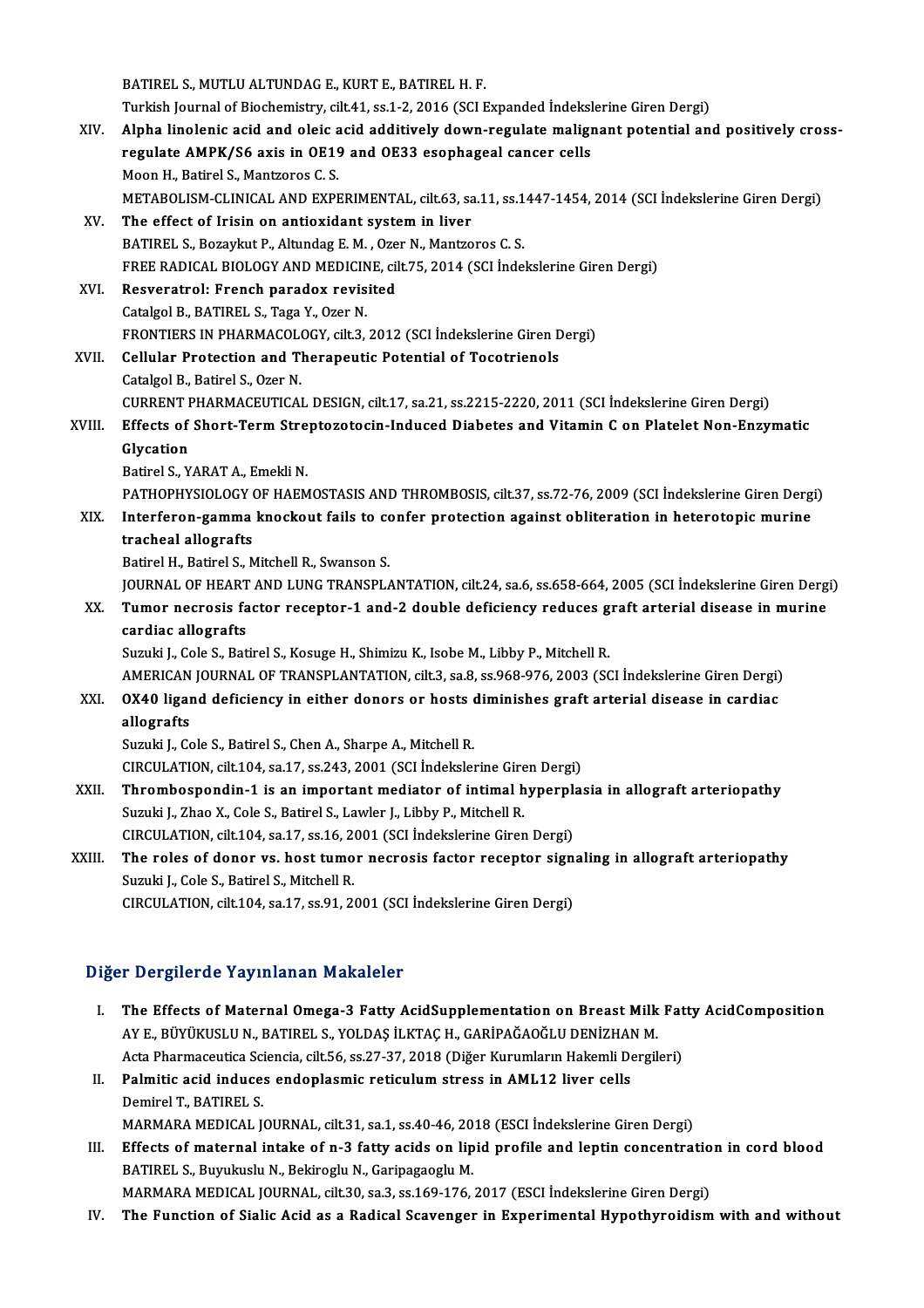Hyperlipidemia

OKTAY N.Ş., USLU L., BATIREL S., EMEKLİN.

Journal of Surgical Arts, cilt.7, ss.75-79, 2014 (Diğer Kurumların Hakemli Dergileri)

- OKTAY N. Ş. , USLU L., BATIREL S., EMEKLİ N.<br>Journal of Surgical Arts, cilt.7, ss.75-79, 2014 (Diğer Kurumların Hakemli Dergileri)<br>V. Deneysel hiperlipidemi ve Apo-B konjugatı uygulamasının kan doku faktörü seviyesi ve Journal of Surgical Arts, cilt.7, ss.75-79, 2014<br>Deneysel hiperlipidemi ve Apo-B konju<br>doku faktörü aktivitesi üzerine etkileri<br>KULC B BATIBELS, AKDESTE 7, EMEKLİ N Deneysel hiperlipidemi ve Apo-B konjug<br>doku faktörü aktivitesi üzerine etkileri<br>KILIÇ B., BATIREL S., AKDESTE Z., EMEKLİ N.<br>JOUPNAL OE MAPMARA UNIVERSITY INSTIT doku faktörü aktivitesi üzerine etkileri<br>KILIÇ B., BATIREL S., AKDESTE Z., EMEKLİ N.<br>JOURNAL OF MARMARA UNIVERSITY INSTITUTE OF HEALTH SCIENCES, cilt.2, ss.64-71, 2012 (Diğer Kurumların<br>Hakamli Dargilari) KILIÇ B., BATIREL S<br>JOURNAL OF MARN<br>Hakemli Dergileri)<br>Lans and Skin Br JOURNAL OF MARMARA UNIVERSITY INSTITUTE OF HEALTH SCIENCES, cilt.2, ss.64-71, 2012 (Diğer Hakemli Dergileri)<br>VI. Lens and Skin Protein Glycation Lipid Peroxidation and Glutathione Levels in Vitamin C<br>Administered Disbatis Hakemli Dergileri)<br>Lens and Skin Protein Glyca<br>Administered Diabetic Rats<br>AKRAV T. RATIDELS, MARAT A Lens and Skin Protein Glycation Lipid I<br>Administered Diabetic Rats<br>AKBAY T., BATIREL S., YARAT A., EMEKLİ N.<br>EIPAT ÜNİVERSİTESİ SAĞLIK RİLİMLERİ TU Administered Diabetic Rats<br>AKBAY T., BATIREL S., YARAT A., EMEKLİ N.<br>FIRAT ÜNİVERSİTESİ SAĞLIK BİLİMLERİ TIP DERGİSİ, cilt.24, ss.35-39, 2010 (Diğer Kurumların Hakemli Dergileri)
- VII. F Ü Sag Bil Tıp Derg
- AKBAYT.,BATIREL S.,YARATA.,EMEKLİN. F Ü Sag Bil Tıp Derg, sa.24, ss.35-39, 2010 (Diğer Kurumların Hakemli Dergileri) AKBAY T., BATIREL S., YARAT A., EMEKLİ N.<br>F Ü Sag Bil Tıp Derg, sa.24, ss.35-39, 2010 (Diğer Kurumların Hakemli Dergileri)<br>VIII. Tip II Diabetik Hastalarda Gliklazid Kullanımının Trombositlerin Adhezyon ve Agregasyon M

# F Ü Sag Bil Tıp I<br><mark>Tip II Diabetik</mark><br>Üzerine Etkisi<br>TASVÜREKLİ M Tip II Diabetik Hastalarda Gliklazid Kullanımının Trombositlerin Adhezyon<br>Üzerine Etkisi<br>TAŞYÜREKLİ M., TAŞAN E., BATIREL S., ÖĞÜTMEN D., ULUTİN A. N. T. , HATEMİ H. H.<br>Endekrinelejide Yönelisler, silt 10, se 5, 9, 2001 (D

Üzerine Etkisi<br>TAŞYÜREKLİ M., TAŞAN E., BATIREL S., ÖĞÜTMEN D., ULUTİN A. N. T. , HATEMİ H. H.<br>Endokrinolojide Yönelişler, cilt.10, ss.5-8, 2001 (Diğer Kurumların Hakemli Dergileri)

- IX. Diabetikmakroanjiopati oluşumunda lisinoprilin etkisi Endokrinolojide Yönelişler, cilt.10, ss.5-8, 2001 (Diğer Kurumların Hakemli De<br>Diabetik makroanjiopati oluşumunda lisinoprilin etkisi<br>BATIREL S., ÖĞÜTMEN D., GÜNAL R., ERENSOY N., YILMAZER S., HATEMİ H. H.<br>Klinik Celisim s Diabetik makroanjiopati oluşumunda lisinoprilin etkisi<br>BATIREL S., ÖĞÜTMEN D., GÜNAL R., ERENSOY N., YILMAZER S., HATEMİ H. H.<br>Klinik Gelişim, cilt.7, ss.3332-3335, 1994 (Diğer Kurumların Hakemli Dergileri)<br>Kurbağa kalbini BATIREL S., ÖĞÜTMEN D., GÜNAL R., ERENSOY N., YILMAZER S., H.<br>Klinik Gelişim, cilt.7, ss.3332-3335, 1994 (Diğer Kurumların Hakem<br>X. Kurbağa kalbinin kontraktilitesi üzerine kalsitoninin etkisi
- Klinik Gelişim, cilt.7, ss.3332-3335, 1994 (Diğer Kurumların Hakemli Dergileri)<br>X. Kurbağa kalbinin kontraktilitesi üzerine kalsitoninin etkisi<br>KÜÇÜKHÜSEYİN C., HATEMİ H. H. , KARATAŞ K., BATIREL S., ÖĞÜTMEN D. Endokrinolojide Yönelişler, cilt.2, ss.7-9, 1993 (Diğer Kurumların Hakemli Dergileri)

# Kitap & Kitap Bölümleri

- Itap & Kitap Bölümleri<br>I. Resveratrol, reactive oxygen species, and mesothelioma<br>RATIRELS P & Hitap<br>Resveratre<br>BATIREL S. Resveratrol, reactive oxygen species, and mesothelioma<br>BATIREL S.<br>CANCER Oxidative Stress and Dietary Antioxidants, Victor R Preedy, Vinood B Patel, Editör, Elsevier Academic<br>Press, Londrine, es 465,474,2021 BATIREL S.<br>CANCER Oxidative Stress and Dieta<br>Press, Londrina, ss.465-474, 2021<br>Orel Cliker Telerans Testi Press, Londrina, ss. 465-474, 2021
- II. Oral Glikoz Tolerans Testi<br>BATIREL S.
	-

Oral Glikoz Tolerans Testi<br>BATIREL S.<br>Güncel Laboratuvar Tıbbı, Tuba Dal, Özgür Yanılmaz, Nural Cevahir, Saime Batırel, Editör, İstanbul Tıp Kitapevleri, BATIREL S.<br>Güncel Laboratuvar Tıbbı, "<br>İstanbul, ss.303-306, 2021<br>ANEMİ PİVOKİMYASI

# Istanbul, ss.303-306, 2021<br>III. ANEMİ BİYOKİMYASI

BATIREL S., NESRİN E. ANEMİ BİYOKİMYASI<br>BATIREL S., NESRİN E.<br>KLİNİK BİYOKİMYA, NESRİN EMEKLİ, TÜRKAN YİĞİTBAŞI, Editör, NOBEL TIP KİTABEVLERİ, İstanbul, ss.353-370, **BATIR<br>KLINI<br>2015<br>ATEP** IV. ATEROSKLEROZ BİYOKİMYASI

BATIREL S., KARADEMİR B., KARTAL ÖZERN. ATEROSKLEROZ BİYOKİMYASI<br>BATIREL S., KARADEMİR B., KARTAL ÖZER N.<br>KLİNİK BİYOKİMYA, NESRİN EMEKLİ, TÜRKAN YİĞİTBAŞI, Editör, NOBEL TIP KİTAPEVLERİ, İstanbul, ss.209-220, **BATIR<br>KLİNİ**<br>2015<br>DİARI KLİNİK BİYOKİMYA, NESRİN EMEKLİ, TÜRKAN<br>2015<br>V. DİABETES MELLİTUS ve LABORATUVAR<br>PATIBELS, EMEKLİ N 2015<br><mark>DİABETES MELLİTU</mark>S<br>BATIREL S., EMEKLİ N.<br>ELİNİE RİYOKİMYA NE

DİABETES MELLİTUS ve LABORATUVAR<br>BATIREL S., EMEKLİ N.<br>KLİNİK BİYOKİMYA, NESRİN EMEKLİ, TÜRKAN YİĞİTBAŞI, Editör, NOBEL TIP KİTAPEVLERİ, İstanbul, ss.159-174,<br>2015 BATIR<br>KLİNİ<br>2015<br>Pates

# 2015<br>VI. Patogenez

ZAMANİA., DEMİR C., AK G., BAYRAM H., BATIREL S., SAYGIDEĞER KONTY.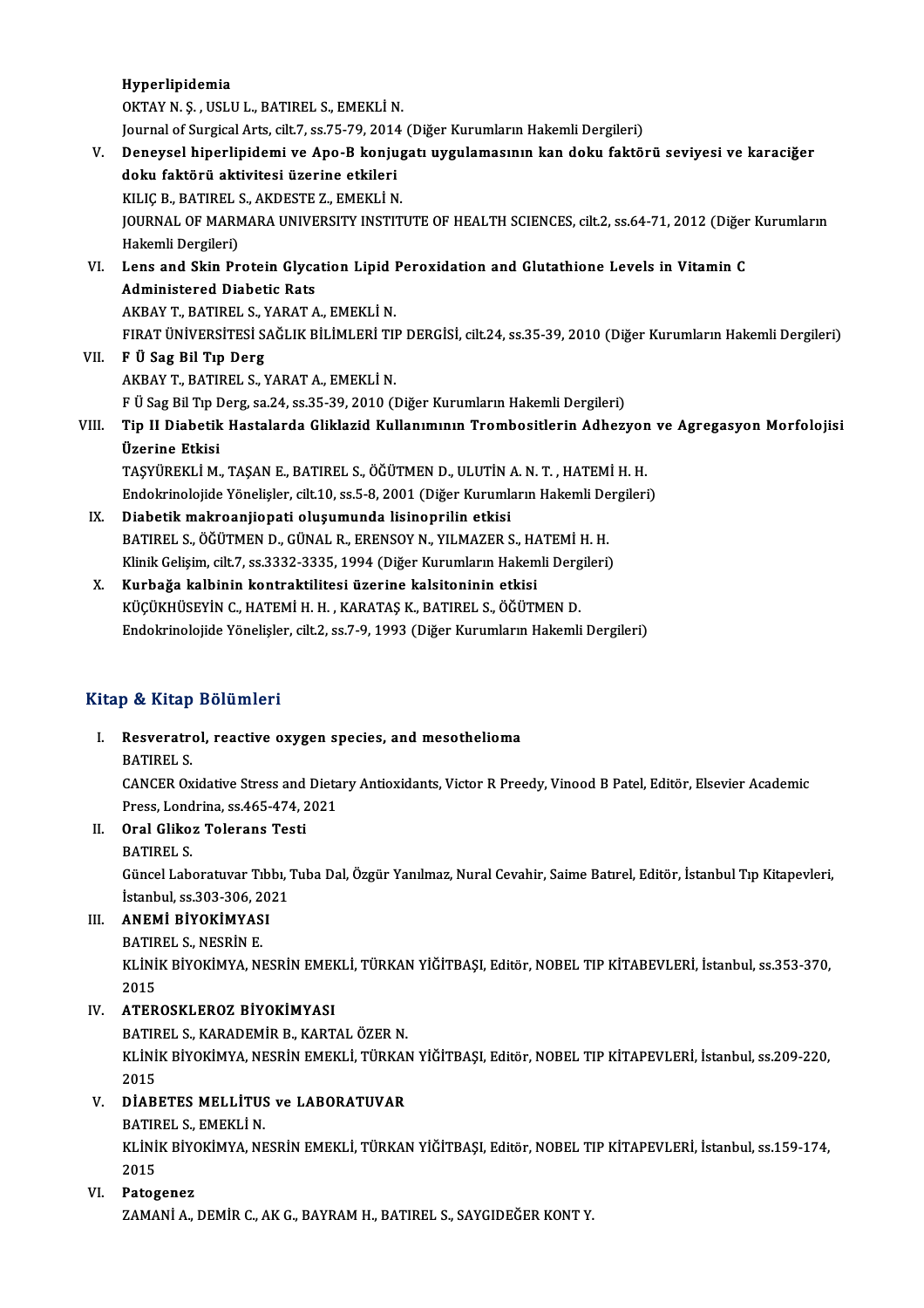Malign Plevral Mezotelyoma Türkiye Standartlar Rehberi, Muzaffer Metintaş, Editör, ESOGÜAKCİĞER ve PLEVRA<br>KANSERI ERİJIYCIJI AMA ve ARASTIRMA MERKEZİ, Eskişebin 99.17.26.2014 Malign Plevral Mezotelyoma Türkiye Standartlar Rehberi, Muzaffer Metintaş, J<br>KANSERLERİUYGULAMA ve ARAŞTIRMA MERKEZİ, Eskişehir, ss.17-26, 2014<br>KATAPOLİZMA KANSERLERİUYGULAMA ve ARAŞTIRMA MERKEZİ, Eskişehir, ss.17-26, 2014

# VII. KATABOLİZMA<br>BATIREL S.

KolayBiyokimya,AyselÖzpınar,Editör, İstanbulTıpKitapevi, İstanbul, ss.72-149,2011

### HakemliKongre / SempozyumBildiriKitaplarında Yer Alan Yayınlar

- akemli Kongre / Sempozyum Bildiri Kitaplarında Yer Alan Yayınlar<br>I. Anti-carcinogenic and anti-metastatic effects of resveratrol on esophagus adenocarcinoma<br>CETINKANA B. TATAR Y. TATAR Z. ALISIK E. HANCLS, VACIZ R.A., RATI SHIH HOHGEO 7 SOMPOLY AM D'HAHT HICAPIAI MAATTOI THAN TAY IN<br>Anti-carcinogenic and anti-metastatic effects of resveratrol on esophag<br>CETINKAYA B., TATAR Y., TATAR Z., ALIŞIK F., HANCI S., YAGIZ B. A., BATIREL S. Anti-carcinogenic and anti-metastatic effects of resveratrol on escherence and anti-metastatic effects of resveratiol on escherming Cell Death: Degeneration and Regeneration Symposium, 3 - 05 Ekim 2019<br>Protein Yüklü Bektin CETINKAYA B., TATAR Y., TATAR Z., ALIŞIK F., HANCI S., YAGIZ B. A. , BATIREL S.<br>Cell Death: Degeneration and Regeneration Symposium, 3 - 05 Ekim 2019<br>II. Protein Yüklü Pektin-Zeolit Hidrojel Yara ÖrtüsüTasarımı ve Kara
- Cell Death: Degeneration and Regeneration Symposium, 3 05 Ekim 2019<br>Protein Yüklü Pektin-Zeolit Hidrojel Yara ÖrtüsüTasarımı ve Karakteriz<br>KOCAAGA B., KÜRKÇÜOĞLU LEVİTAS A. Ö. , TATLIER M., BATIREL S., GÜNER F. S.<br>13 Ulu Protein Yüklü Pektin-Zeolit Hidrojel Yara ÖrtüsüTasarımı v<br>KOCAAGA B., KÜRKÇÜOĞLU LEVİTAS A. Ö. , TATLIER M., BATIREL S<br>13. Ulusal Kimya Mühendisliği Kongresi, Türkiye, 3 - 06 Eylül 2018<br>Matannal n. 3. vağ asitleri alımını
- 13. Ulusal Kimya Mühendisliği Kongresi, Türkiye, 3 06 Eylül 2018<br>III. Maternal n-3 yağ asitleri alımının kordon kadınındaki lipid profili ve leptin düzeyleri üzerine etkileri 13. Ulusal Kimya Mühendisliği Kongresi, Türkiye, 3 - 06 Eylül 2018<br>Maternal n-3 yağ asitleri alımının kordon kadınındaki lipid profili ve<br>BATIREL S., BÜYÜKUSLU N., BEKİROĞLU G. N. , GARİPAĞAOĞLU DENİZHAN M.<br>8. Ulusal Oberi Maternal n-3 yağ asitleri alımının kordon kadınındaki lipi<br>BATIREL S., BÜYÜKUSLU N., BEKİROĞLU G. N. , GARİPAĞAOĞLU D<br>8. Ulusal Obezite Kongresi, İstanbul, Türkiye, 23 - 26 Kasım 2017<br>Pestin gealite based waunddressing mat 8. Ulusal Obezite Kongresi, İstanbul, Türkiye, 23 - 26 Kasım 2017<br>IV. Pectin-zeolite based wounddressing materials for chronic imflammatory skin diseases
- KOCAAGA B., KURKCUOGLU LEVITAS O., TATLIER M., BATIREL S., GUNER S. International porous powder materials symposium and exhibition, Türkiye, 12 - 15 Eylül 2017 KOCAAGA B., KURKCUOGLU LEVITAS O., TATLIER M., BATIREL S., GUNER S.<br>International porous powder materials symposium and exhibition, Türkiye, 12 - 15 Eylül 2017<br>V. The relationship of the serum irisin levels and anthropomet
- International porous<br>The relationship of<br>nonobesechildren<br>ESIN K. SANI IEP N The relationship of the serum irisin levels and anthropo<br>nonobesechildren<br>ESİN K., ŞANLIER N., ADAL S. E. , BATIREL S., ULFER G., YİĞİT P.<br>20th ESPEN Congress on Clinical Nutrition Metabolism, Hague I nonobesechildren<br>199th K., ŞANLIER N., ADAL S. E. , BATIREL S., ULFER G., YİĞİT P.<br>199th ESPEN Congress on Clinical Nutrition Metabolism, Hague, Hollanda, 9 - 12 Eylül 2017

# ESİN K., ŞANLIER N., ADAL S. E. , BATIREL S., ULFER G., YİĞİT P.<br>39th ESPEN Congress on Clinical Nutrition Metabolism, Hague, Hollanda, 9 - 12 Eylül 2017<br>VI. Epitelioid malign mezotelyoma hücrelerinin hücre döngüsü ve 39th ESPEN Con<br><mark>Epitelioid mali</mark><br>tümoral etkisi<br>PATIPEL S. MIT Epitelioid malign mezotelyoma hücrelerinin hücre döngüsü ve ap<br>tümoral etkisi<br>BATIREL S., MUTLU ALTUNDAĞ E., ÇÖREK C., TOPLAYICI S., BATIREL H. F.<br>Türk Toraka Darnağı 20 Yıllık Kongresi Antakıa Türkiye E., 99 Nisan 201

tümoral etkisi<br>BATIREL S., MUTLU ALTUNDAĞ E., ÇÖREK C., TOPLAYICI S., BATIREL H. F.<br>Türk Toraks Derneği 20. Yıllık Kongresi, Antalya, Türkiye, 5 - 09 Nisan 2017

# BATIREL S., MUTLU ALTUNDAĞ E., ÇÖREK C., TOPLAYICI S., BATIREL H. F.<br>Türk Toraks Derneği 20. Yıllık Kongresi, Antalya, Türkiye, 5 - 09 Nisan 2017<br>VII. Resveratrol Induces Apoptosis Through Oxidative Stress in Biphasic Mali Türk Toraks Derneği 2<br>Resveratrol Induces<br>Mesothelioma Cells<br>RATIREL S. MUTULAL Resveratrol Induces Apoptosis Through Oxidative Stress in Biphasi<br>Mesothelioma Cells<br>BATIREL S., MUTLU ALTUNDAG E., KURT E., KARTAL ÖZER N., BATIREL H. F.<br>1st International Cell Death Bessarsk Congress Ignin Türkiye 4, .07 Mesothelioma Cells<br>BATIREL S., MUTLU ALTUNDAG E., KURT E., KARTAL ÖZER N., BATIREL H. F.<br>1st International Cell Death Research Congress, İzmir, Türkiye, 4 - 07 Mayıs 2016, cilt.41<br>Belationabin Betusen Senum Lentin Levels a

- 1st International Cell Death Research Congress, İzmir, Türkiye, 4 07 Mayıs 2016, cilt.41<br>VIII. Relationship Between Serum Leptin Levels and Oxidative Antioxidative Status in Obese Children 1st International Cell Death Research Congress, İzmir, Türkiye, 4 - 07 Mayıs 2016, cilt.<br>Relationship Between Serum Leptin Levels and Oxidative Antioxidative Statı<br>BAYRAMOĞLU F., ESİN K., ŞANLIER N., ADAL S. E. , BATIREL S Relationship Between Serum Leptin Levels and Oxidative Antioxid<br>BAYRAMOĞLU F., ESİN K., ŞANLIER N., ADAL S. E. , BATIREL S., CAKICI C., YI<br>16th International nutrition and Diagnostics Conference, 3 - 06 Ekim 2016<br>Besyeratr BAYRAMOĞLU F., ESİN K., ŞANLIER N., ADAL S. E. , BATIREL S., CAKICI C., YIGITBASI T.<br>16th International nutrition and Diagnostics Conference, 3 - 06 Ekim 2016<br>IX. Resveratrol induces apoptosis through oxidative stress in b
	- 16th International nutrition and Diagnostics Conference, 3 06 Ekim 2016<br>Resveratrol induces apoptosis through oxidative stress in biphasi<br>cells<br>BATIREL S., Mutlu E., Kurt E., KARTAL ÖZER N., BATIREL H. F. Resveratrol induces apoptosis through oxidative stres<br>cells<br>BATIREL S., Mutlu E., Kurt E., KARTAL ÖZER N., BATIREL H. F.<br>1st International Cell Death Bessarsh Congress 4 – 07 Mayıs ? cells<br>BATIREL S., Mutlu E., Kurt E., KARTAL ÖZER N., BATIREL H. F.<br>1st International Cell Death Research Congress, 4 - 07 Mayıs 2016<br>Besyaratral Inhibits Malian Plaural Masathaliama Cell Pral

- BATIREL S., Mutlu E., Kurt E., KARTAL ÖZER N., BATIREL H. F.<br>1st International Cell Death Research Congress, 4 07 Mayıs 2016<br>X. Resveratrol Inhibits Malign Pleural Mesothelioma Cell Proliferation Through Antioxidant Syst 1st International Cell Death Research Congress, 4 - 07 Mayıs 201<br>Resveratrol Inhibits Malign Pleural Mesothelioma Cell Pro<br>BATIREL S., Kurt E., Toplayici S., Corek C., Altundag E.M. , Ozer N.<br>SERR E/SNES Conforence Stuttga Resveratrol Inhibits Malign Pleural Mesothelioma Cell Prolifera<br>BATIREL S., Kurt E., Toplayici S., Corek C., Altundag E. M. , Ozer N.<br>SFRR-E/SNFS Conference, Stuttgart, Almanya, 2 - 04 Eylül 2015, cilt.86<br>Besveratral inhib BATIREL S., Kurt E., Toplayici S., Corek C., Altundag E. M. , Ozer N.<br>SFRR-E/SNFS Conference, Stuttgart, Almanya, 2 - 04 Eylül 2015, cilt.86<br>XI. Resveratrol inhibits malign pleural mesothelioma cell proliferation throu
- SFRR-E/SNFS Conference, Stuttgart, Almanya, 2 04 Eylül 2015, cilt.86<br>Resveratrol inhibits malign pleural mesothelioma cell proliferation<br>BATIREL S., KURT E., SELİNA T., CEYDA Ç., ERGÜL A. M. , KARTAL ÖZER N.<br>SERR E SNES Resveratrol inhibits malign pleural mesothelioma cell prolifera<br>BATIREL S., KURT E., SELİNA T., CEYDA Ç., ERGÜL A. M. , KARTAL ÖZER I<br>SFRR-E SNFS CONFERENCE 2015, Stuttgart, Almanya, 1 - 04 Eylül 2015<br>Besveratral inhibits BATIREL S., KURT E., SELİNA T., CEYDA Ç., ERGÜL A. M. , KARTAL ÖZER N.<br>SFRR-E SNFS CONFERENCE 2015, Stuttgart, Almanya, 1 - 04 Eylül 2015<br>XII. Resveratrol inhibits proliferation of biphasic malign pleural mesothelioma
- SFRR-E SNFS CONFER<br>Resveratrol inhibits<br>antioxidant system<br>FUPT E PATIPELS Resveratrol inhibi<br>antioxidant systen<br>KURT E., BATIREL S.<br>V. International Con antioxidant system<br>KURT E., BATIREL S.<br>V. International Congress of Molecular Medicine, İzmir, Türkiye, 20 - 22 Mayıs 2015
	-

XIII. The effect of resveratrol on anti-oxidant system of epitheloid malignant pleural mesothelioma cells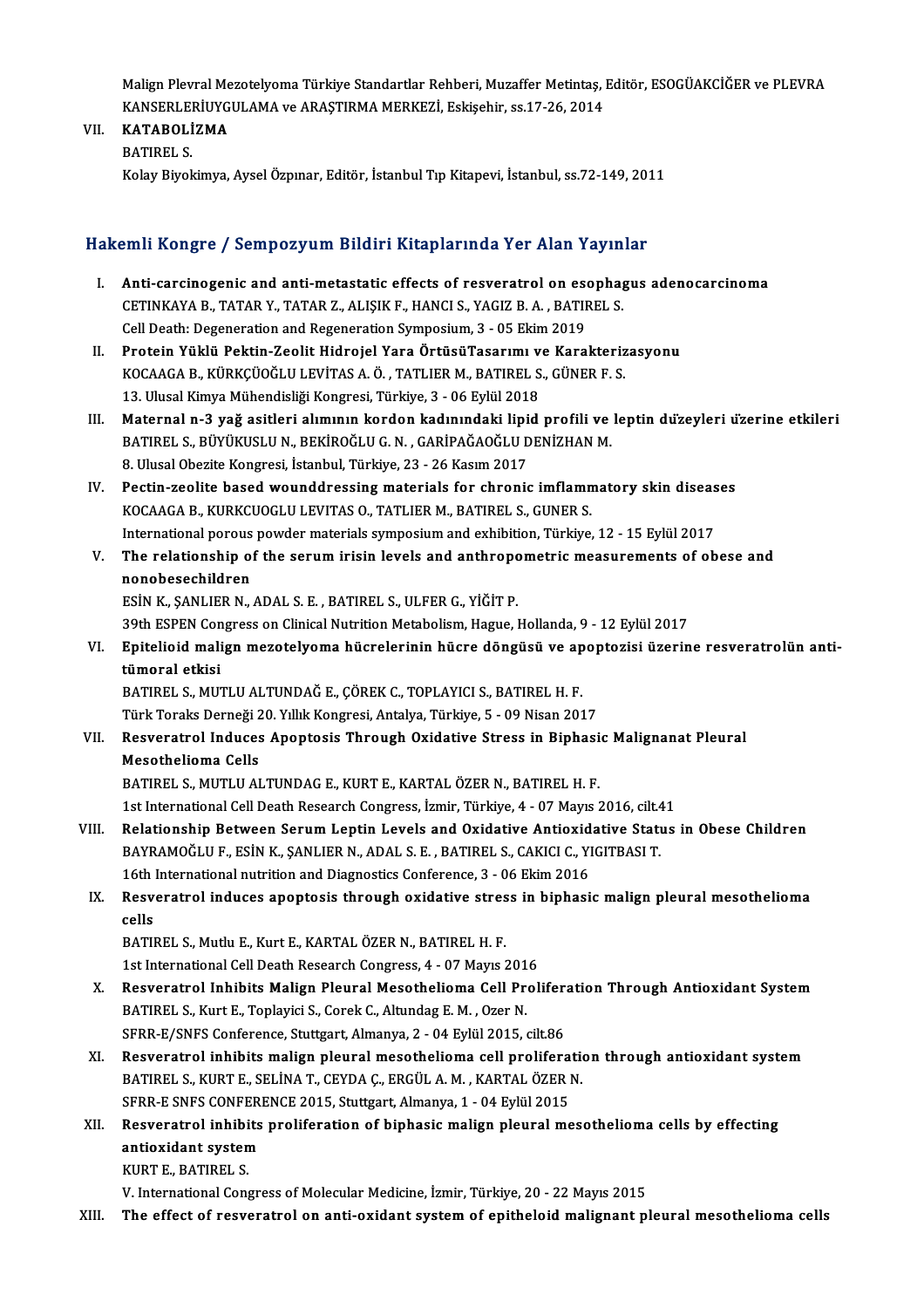TOPLAYICI S.,BATIREL S.

V. International Congress of Molecular Medicine, İzmir, Türkiye, 20 - 22 Mayıs 2015

- TOPLAYICI S., BATIREL S.<br>V. International Congress of Molecular Medicine, İzmir, Türkiye, 20 22 Mayıs 2015<br>XIV. Resveratrol induces cell death in human mesothelioma cells by inducing cell cycle arrest.<br>RATIREL S. MITH IL V. International Congress of Molecular Medicine, İzmir, Türkiye, 20 - 22 Mayıs 2015<br>Resveratrol induces cell death in human mesothelioma cells by inducing cell cycle a<br>BATIREL S., MUTLU ALTUNDAĞ E., BATIREL H. F. , ÇÖREK C Resveratrol induces cell death in human mesothelioma cells by inducing cell cycle arrest.<br>BATIREL S., MUTLU ALTUNDAĞ E., BATIREL H. F. , ÇÖREK C., KARADEMİR B., KARTAL ÖZER N.<br>12th International Mesothelioma Interest Group BATIREL S., MUTLU ALTUNDAĞ E., BATIREL H. F. , ÇÖREK C., KARADEMİR B., KARTAL ÖZER N.<br>12th International Mesothelioma Interest Group Conference, Cape-Town, Güney Afrika, 21 - 24<br>XV. The effect of irisin on antioxidant
- 12th International Mesothelioma Interest Group Conference, Cape-Town, Güney Afrik<br>The effect of irisin on antioxidant system in liver<br>BATIREL S., BOZAYKUT P., MUTLU ALTUNDAĞ E., KARTAL ÖZER N., MANTZOROS C. S.<br>Society for BATIREL S., BOZAYKUT P., MUTLU ALTUNDAĞ E., KARTAL ÖZER N., MANTZOROS C. S.<br>Society for Free Radical Research-Europe Meeting, Paris, Fransa, 5 - 07 Eylül 2014
- BATIREL S., BOZAYKUT P., MUTLU ALTUNDAĞ E., KARTAL ÖZER N., MANTZOROS C. S.<br>Society for Free Radical Research-Europe Meeting, Paris, Fransa, 5 07 Eylül 2014<br>XVI. Apoptotic and synergic effect of resveratrol and EGCG comb Corek C., Altundag E. M. , Batirel S., Ozer N., Taga Y., Kocturk S.<br>FEBS EMBO 2014 Conference, Paris, Fransa, 30 Ağustos - 04 Eylül 2014, cilt.281, ss.437 Apoptotic and synergic effect of resveratrol and EGCG combination in DU-145<br>Corek C., Altundag E. M. , Batirel S., Ozer N., Taga Y., Kocturk S.<br>FEBS EMBO 2014 Conference, Paris, Fransa, 30 Ağustos - 04 Eylül 2014, cilt.281
- XVII. Apoptotic and synergic effect of resveratrol and EGCG combination in DU-145 prostate cancer cells ÇÖREK C., MUTLU ALTUNDAĞ E., BATIREL S., KARTAL ÖZER N., TAGA Y., KOÇTÜRK A. S. FEBS EMBO 2014 Conference, Paris, Fransa, 30 Ağustos - 04 Eylül 2014
- XVIII. Anticancer activity and synergic effect of resveratrol and EGCG combination in prostate cancer cells FEBS EMBO 2014 Conference, Paris, Fransa, 30 Ağustos - 04 Eylül 2014<br>Anticancer activity and synergic effect of resveratrol and EGCG combination in prostate ca<br>ÇÖREK C., MUTLU ALTUNDAĞ E., YILMAZ A. M. , BATIREL S., KARTAL Anticancer activity and synergic effect of resveratrol and EGCG com<br>ÇÖREK C., MUTLU ALTUNDAĞ E., YILMAZ A. M. , BATIREL S., KARTAL ÖZER N<br>1 Hücre Ölümü Araştırma Kongresi, İzmir, Türkiye, 30 Ekim - 03 Kasım 2013<br>Fyalustion CÖREK C., MUTLU ALTUNDAĞ E., YILMAZ A. M. , BATIREL S., KARTAL ÖZER N., TAGA Y., KOÇTÜRK A. S.<br>1 Hücre Ölümü Araştırma Kongresi, İzmir, Türkiye, 30 Ekim - 03 Kasım 2013<br>XIX. Evaluation of oxidant parameters in the seru
- 1 Hücre Ölümü Araştırma Kongresi, İzmir, Türkiye, 30 Ekim 03 Kasım 2013<br>Evaluation of oxidant parameters in the serum samples of polymer-peptide conjugates injected<br>mouse Evaluation of oxidant parameters in the serum samples of polymer-peptide conjugates injected<br>mouse<br>ALTURFAN E. I. , KARAHAN M., ALTURFAN A. A. , BATIREL S., OKTAY N. Ş. , ÜSTÜNDAĞ Ü. V. , YAMAN O., AKDESTE<br>7. EMEKLİ N

mouse<br>ALTURFAN E.<br>Z., EMEKLİ N.<br>12th ISANH I. ALTURFAN E. I. , KARAHAN M., ALTURFAN A. A. , BATIREL S., OKTAY N. Ș. , ÜSTÜNDAĞ Ü. V. , YAMAN O., AKDESTE<br>Z., EMEKLİ N.<br>12th ISANH International Conference on Oxidative Stress, Redox States Antioxidants, Paris, Fransa, 3

Z., EMEKLİ N.<br>12th ISANH International Conference on Oxidative Stress, Redox States Antioxidants, Paris, Fransa, 3 - 04 Temmuz<br>2013

XX. Renal oxidant and antioxidant parameters in polymer-peptid conjugates injectedmouse 2013<br>Renal oxidant and antioxidant parameters in polymer-peptid conjugates injected mouse<br>ALTURFAN A. A. , KARAHAN M., ALTURFAN E. I. , BATIREL S., OKTAY N. Ş. , ALTUNDAĞ Ü. V. , YAMAN O., AKDESTE<br>7. EMEKLİ N Renal oxidal<br>ALTURFAN A.<br>Z., EMEKLİ N.<br>12th ISANH I. ALTURFAN A. A. , KARAHAN M., ALTURFAN E. I. , BATIREL S., OKTAY N. Ș. , ALTUNDAĞ Ü. V. , YAMAN O., AKDESTE<br>Z., EMEKLİ N.<br>12th ISANH International Conference on Oxidative Stress, Redox States Antioxidants, Paris, Fransa, 3

Z., EMEKLİ N.<br>12th ISANH International Conference on Oxidative Stress, Redox States Antioxidants, Paris, Fransa, 3 - 04 Temmuz<br>2013

- XXI. İstanbul da yaşayan çocuklarda anemi oranı BATIREL S., YILMAZ F., AŞIKKUTLU E., YILDIRIM M., SARAÇM. X.UlusalKlinikBiyokimyaKongresi,Muğla,Türkiye,15 -18Nisan2010
- XXII. İstanbul İlinde Yaşayan Kadınlarda Anemi Oranı BATIREL S., TANRITANIR B., AKBABA E., ÖZCAN G., ÇİFTÇİ A. X. Ulusal Klinik Biyokimya Kongresi, Muğla, Türkiye, 15 - 18 Nisan 2010 BATIREL S., TANRITANIR B., AKBABA E., ÖZCAN G., Ç.<br>X. Ulusal Klinik Biyokimya Kongresi, Muğla, Türkiye, 1<br>XXIII. Public health services in İstanbul municipality<br>PATIPEL S.
- X. Ulusal Kli<br>Public hea<br>BATIREL S.<br>12th World 12th World Congress on Public Health, İstanbul, Türkiye, 27 Nisan - 01 Mayıs 2009<br>12th World Congress on Public Health, İstanbul, Türkiye, 27 Nisan - 01 Mayıs 2009

BATIREL S.<br>12th World Congress on Public Health, İstanbul, Türkiye, 27 N<br>XXIV. Evde Bakım Hizmet Sunumu ve Kullanımı Deneyimleri<br>RATIREL S. TANPITANIR R. VILMAZ C 12th World Congress on Public Health,<br>**Evde Bakım Hizmet Sunumu ve Kul**<br>BATIREL S., TANRITANIR B., YILMAZ G. Evde Bakım Hizmet Sunumu ve Kullanımı Deneyimleri<br>BATIREL S., TANRITANIR B., YILMAZ G.<br>2. Ulusal Evde Bakım Kongresi, İstanbul, Türkiye, 20 - 23 Nisan 2008<br>Interferen Camma Knoskout Fails te Canfar Pretastion Asain

# BATIREL S., TANRITANIR B., YILMAZ G.<br>2. Ulusal Evde Bakım Kongresi, İstanbul, Türkiye, 20 - 23 Nisan 2008<br>XXV. Interferon Gamma Knockout Fails to Confer Protection Against Obliteration in Heterotopic Murine<br>Trasheal Al 2. Ulusal Evde Bakım M<br>Interferon Gamma I<br>Tracheal Allografts<br>PATIPEL H E PATIP Interferon Gamma Knockout Fails to Confer Protection<br>Tracheal Allografts<br>BATIREL H. F. , BATIREL S., MITCHELL R. N. , SWANSON S. J.<br>The International Society of Heart and Lung Transplantation

BATIREL H. F., BATIREL S., MITCHELL R. N., SWANSON S. J.

Tracheal Allografts<br>BATIREL H. F. , BATIREL S., MITCHELL R. N. , SWANSON S. J.<br>The International Society of Heart and Lung Transplantation 22nd Annual Meeting, Washington, Amerika Birleşik<br>Devletleri. 10 - 13 Nisan 2002 The International Society of Heart and Lung Transplantation 22nd Annual Meeting, Washington, Amerika<br>Devletleri, 10 - 13 Nisan 2002<br>XXVI. Thrombospondin-1 is an important mediator of intimal hyperplasia in allograft arteri

Devletleri, 10 - 13 Nisan 2002<br>Thrombospondin-1 is an important mediator of intimal hyperplasia in allo<br>SUZUKI J., ZHAO X. M. , COLE S. E. , BATIREL S., LAWLER J., LIBBY P., MITCHELL R. N.<br>Scientific Seccions 2001 of Ameri Thrombospondin-1 is an important mediator of intimal hyperplasia in allograft arteriopathy<br>SUZUKI J., ZHAO X. M. , COLE S. E. , BATIREL S., LAWLER J., LIBBY P., MITCHELL R. N.<br>Scientific Sessions 2001 of American Heart Ass SUZUKI J., ZHAO X. M. , COLE S. E. , BATIREL S., LAWLER J., LIBBY P., MITCHELL R. N.<br>Scientific Sessions 2001 of American Heart Association, California, Amerika Birleşik Devletleri, 11 - 14 Kası<br>XXVII. 0X-40 ligand deficie

# Scientific Se<br>OX-40 liga<br>allografts<br>SUZUZU OX-40 ligand deficiency in either donors or hosts diminishes graft arterial disease in cardiac<br>allografts<br>SUZUKI J., COLE S. E. , BATIREL S., CHEN A., SHARPE A., MITCHELL R. N.